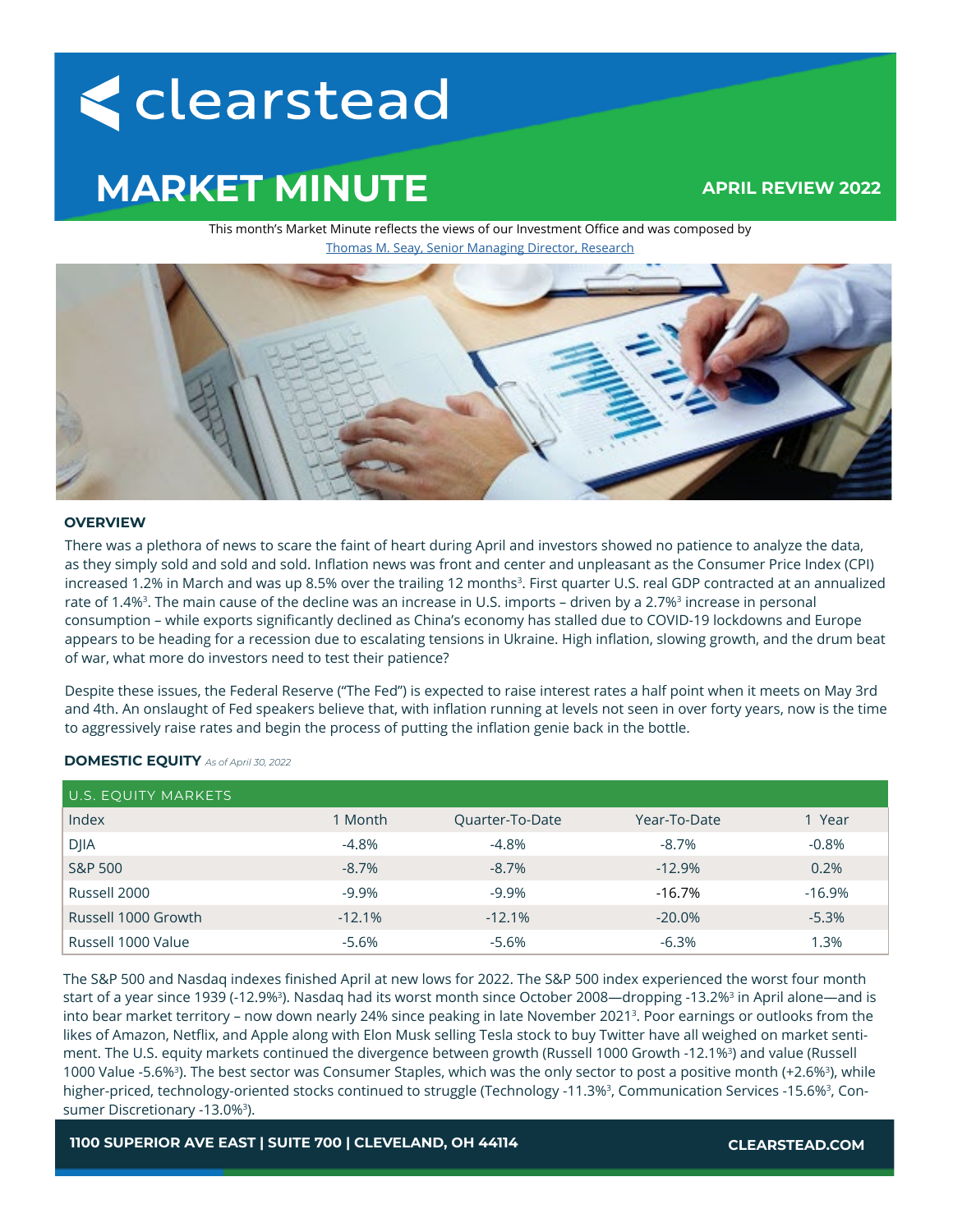#### **INTERNATIONAL EQUITY** *As of April 30, 2022*

| INTERNATIONAL EQUITY MARKETS |         |                |              |          |
|------------------------------|---------|----------------|--------------|----------|
| Index                        | 1 Month | Quater-To-Date | Year-To-Date | 1 Year   |
| MSCI ACWI ex USA             | $-6.3%$ | $-6.3%$        | $-11.4%$     | $-10.3%$ |
| <b>MSCI EAFE</b>             | $-6.5%$ | $-6.5%$        | $-12.0%$     | $-8.1%$  |
| <b>MSCI Emerging Markets</b> | $-5.6%$ | $-5.6%$        | $-12.1%$     | $-18.3%$ |
| MSCI EAFE Small Cap          | $-6.9%$ | $-6.9%$        | $-14.8\%$    | $-13.7%$ |

Non-U.S. equity markets offered no respite from the negative returns as the EAFE index returned -6.5%<sup>3</sup> and the Emerging Markets Index was down -5.6%3. The conflict in Ukraine continues to dominate European headlines while in China COVID-19 lockdowns in Shanghai and other major cities is not only affecting the economy but appears to be spreading social unrest. Chinese authorities, attempting to support internet stocks, released a statement that is being interpreted as, "… the end or, at least, a significant easing of internet regulation."<sup>1</sup> Although such statements would normally be a plus for Chinese equity markets, the COVID-19 lockdowns continue to dominate market momentum.

## **FIXED INCOME** *As of April 30, 2022*

| <b>FIXED INCOME MARKETS</b> |         |                        |              |          |
|-----------------------------|---------|------------------------|--------------|----------|
| Index                       | 1 Month | <b>Ouarter-To-Date</b> | Year-To-Date | 1 Year   |
| BarCap US Aggregate         | $-3.8%$ | $-3.8\%$               | $-9.5%$      | $-8.5%$  |
| BarCap Global Aggregate     | $-5.5%$ | $-5.5%$                | $-11.3%$     | $-12.6%$ |
| BarCap US High Yield        | $-3.6%$ | $-3.6%$                | $-8.2%$      | $-5.2%$  |
| JPM Emerging Market Bond    | $-5.5%$ | $-5.5%$                | $-14.2%$     | $-13.0%$ |
| BarCap Muni                 | $-2.8%$ | $-2.8%$                | $-8.8\%$     | $-7.9%$  |

If investors thought it could not get any worse than March, they were sorely disappointed in April. As interest rates rose throughout the month and The Fed was delivering a hawkish message, fixed income investors were busy hitting the sell button without hesitation. Whether it be U.S. Treasury securities declining -3.10%<sup>3</sup> (Bloomberg Treasury Index), investment grade bonds down -5.47%<sup>3</sup> (Bloomberg Investment Grade Corporate Index), high yield securities down -3.56%<sup>3</sup> (Bloomberg U.S. High Yield Index) or emerging market debt down -5.48%<sup>3</sup> (J.P. Morgan Emerging Markets Bond Index), there was simply no place to hide from the selling pressure in public markets.

Private market direct lending funds held up well and continued to deliver positive returns for their investors. Although less liquid than public market securities, these higher yielding, short duration investments are not subject to the whims of day traders and display a much less volatile profile. In 2021, the Bloomberg Aggregate Index was down 1.54%<sup>3</sup>, while the Cliffwater Direct Lending Index was up 12.78%<sup>4</sup>. The main driver of the Cliffwater Index's return was due to interest income (8.93%), delivering the income fixed income investors use to receive in the good old days.

# **CLOSING**

The month of April was a gloomy one and finding a silver lining is a challenge; but rays of sunshine do exist. The first quarter's earnings season has seen 55% of S&P 500 companies report so far with 80% of reporting companies posting better than expected earnings. The blended year-over-year ("YoY") earnings growth rate for Q1 is +7.1%, though excluding Amazon (which reported disappointing results last week) earnings growth would be over +10.0% YoY<sup>2</sup>. Although the inflation data remains troublesome, the year-over-year levels could start to improve, and the negative headline numbers should stabilize or possibly decline. The Fed's transparent monetary policy (i.e., investors are fairly confident in the direction and reasonably sure of the path The Fed will follow) has many market participants believing the majority of the interest rate hikes are already priced into current levels and that the peak in interest rates are near.

The start of 2022 can only be described as miserable, but with 8 months left in 2022 there remains plenty of time to begin the process of rebuilding our portfolios for the future. This year's start allows many to take advantage of tax loss harvesting techniques to reduce 2022 taxes. What was once considered an overpriced and expensive market is significantly cheaper than where we started the year. Do not let fear get in the way of implementing a disciplined investment program to achieve longterm investment goals.

**1100 SUPERIOR AVE EAST | SUITE 700 | CLEVELAND, OH 44114 CLEARSTEAD.COM**